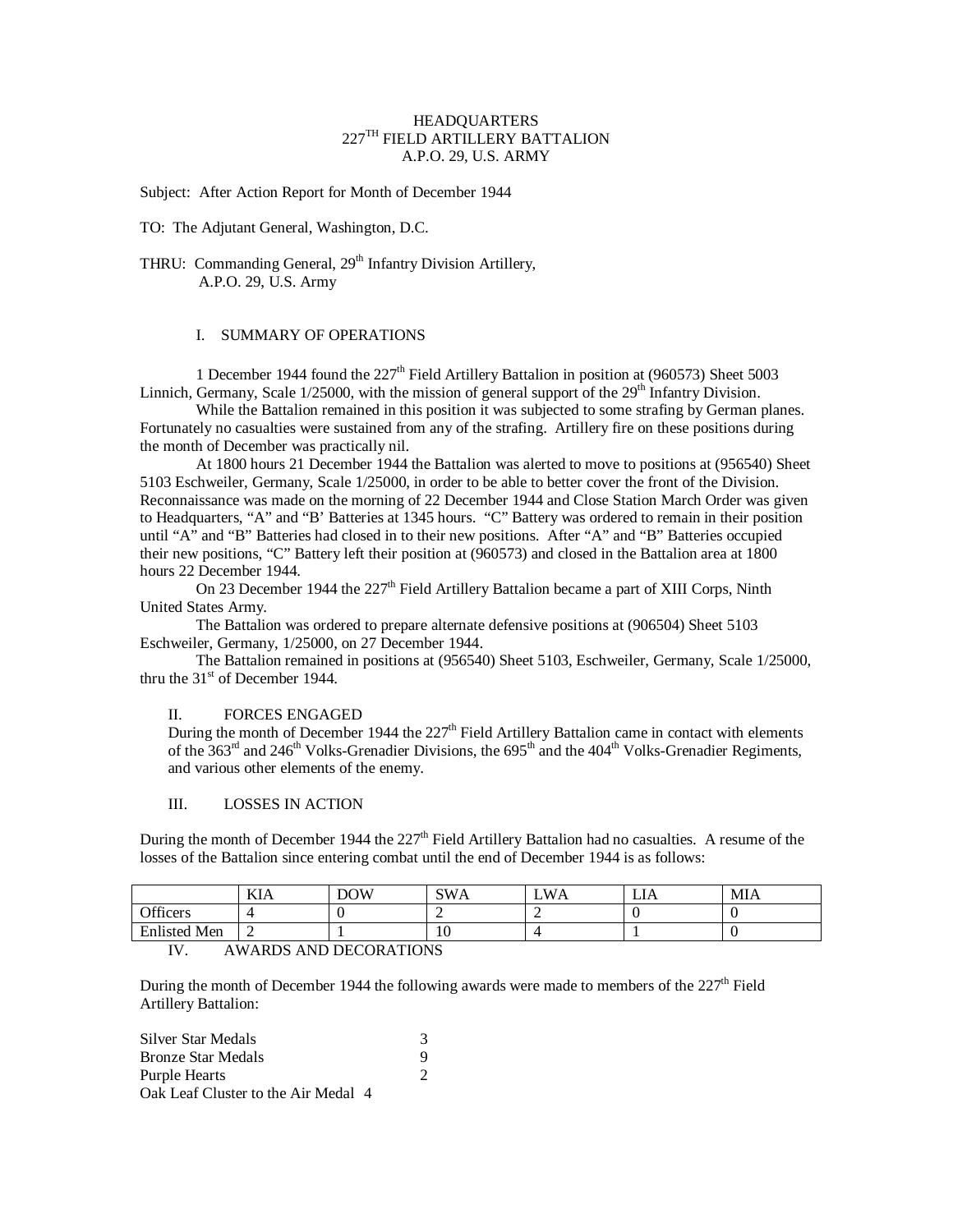### II. COMMANDING OFFICERS.

The Commanding Officers for the month of November 1944 were as follows:

| <b>Battalion Commander</b>                   | Lt. Col. Neal W. Harper              |
|----------------------------------------------|--------------------------------------|
| <b>Headquarters Battery</b>                  | 1 <sup>st</sup> Lt. Robert M. Godber |
| Battery "A"                                  | ?Capt. George F. Weidl               |
| Battery "B"                                  | ?Capt. Charles G. Ward               |
| Battery "C"                                  | 1 <sup>st</sup> Lt. David D. Honick  |
| Service Battery                              | Capt. Eugene D. Jones                |
| <b>Medical Detachment</b>                    | Capt. Harold L. Bacon                |
| The Battalion Commander's Staff consited of: |                                      |
| <b>Executive Officer</b>                     | Major Norman D. Aboosh               |
| $S-3$                                        | Major Frederick B. Johnson           |
| Ass't $S-3$                                  | Capt. John C. Vallor                 |
| $S-2$                                        | Capt. Cecil L. Harvey                |
| Ass't $S-2$                                  | $2nd$ Lt. Herman G. DeMoss           |
| Liaison Officer                              | Capt. Bruce Bliven, Jr.              |
|                                              |                                      |

### III. MISCELLANEOUS.

The  $227<sup>th</sup>$  Artillery Battalion completed a total of one hundred and ninety-nine (199) missions and expended a total of 2528 rounds of ammunition for the month of December 1944. A breakdown of these is as follows:

| <b>TYPES OF MISSIONS</b>    | <b>NUMBER</b> |
|-----------------------------|---------------|
| Registration                | 16            |
| <b>Counter Battery</b>      | 65            |
| Personnel                   | 44            |
| Vehicles                    |               |
| <b>Mortars</b>              |               |
| Harrassing and Interdiction | 30            |
| Other types                 | 38            |
| TOTAL                       |               |

During the month of December 1944 the  $227<sup>th</sup>$  Field Artillery Battalion was shown several movies. The Red Cross Clubmobile visited the Battalion on Christmas Day, 25 December 1944. These movies and the visit of the Clubmobile were thoroughly enjoyed by the personnel of the Battalion and did much to help keep up their morale.

On 6 December 1944 1<sup>st</sup> Sergeant Westley H. Dodson, 33036198, of Battery "A" and Technician 5<sup>th</sup> Grade Louis I Roth, 33036016, Medical Detachment, were placed on Temporary Duty in the United States of America. Both men had been with the Battalion thru all of its overseas service which began on 5 October 1942.

The combat efficiency of the  $227<sup>th</sup>$  Field Artillery Battalion has been excellent throughout the month of December 1944.

Morale during this period has been excellent. 29 LET'S GO.

(signed-Neal W. Harper) NEAL W. HARPER Lt. Colonel, F.A. Commanding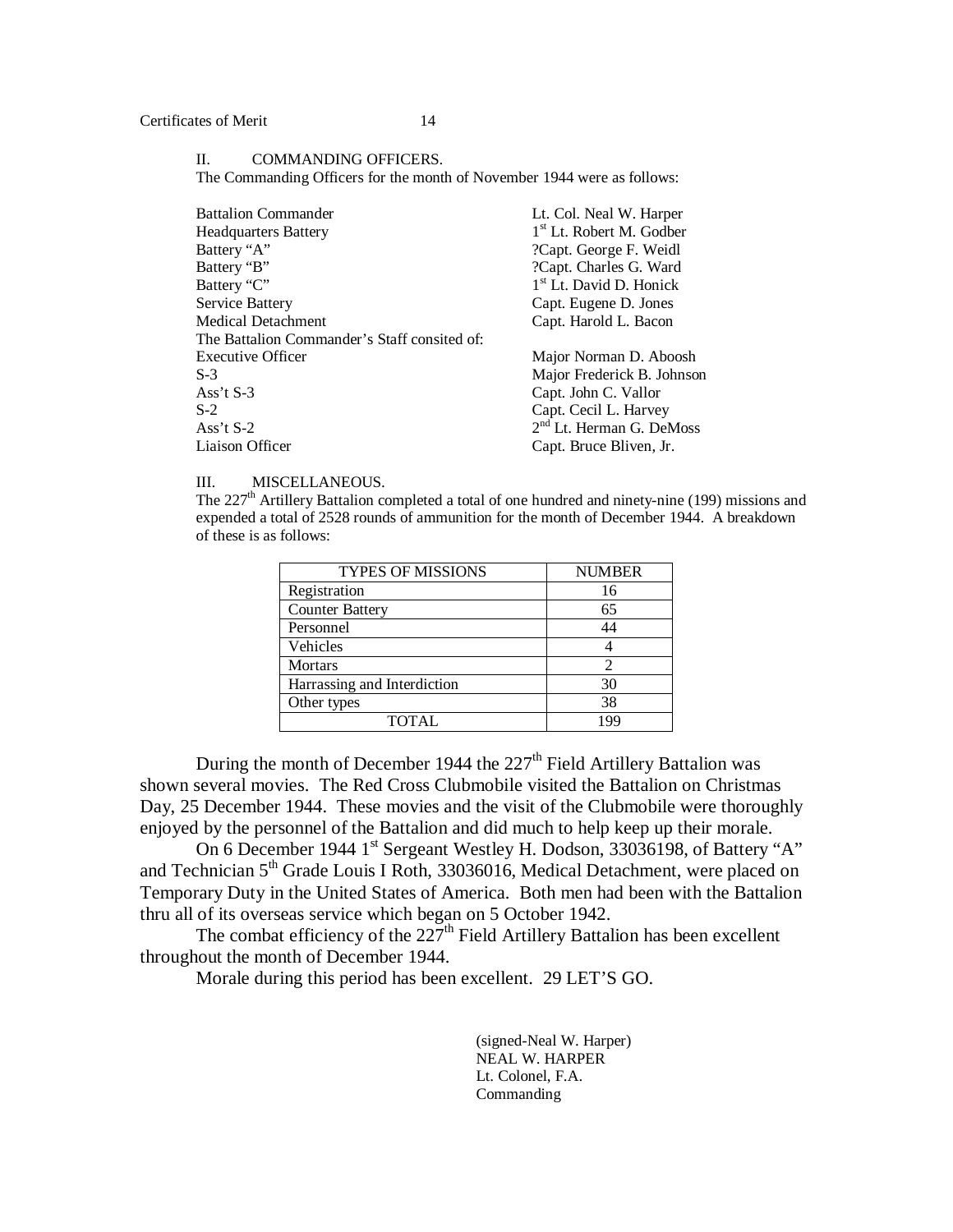# BATTLE LESSONS AND CONCLUSIONS

# I. Communications

- 1. By the use of a number of extension cords we were able to make use of available cover and still receive from our 608 radios. With an additional cable, now provided, transmitting will be possible too.
- 2. When you start laying wire to any point, be sure you have knowledge of all friendly territory, and exact location of your nearest Artillery switchboard.
- 3. A telephone should be installed at each machine gun position.
- 4. Communications with our Service Battery has always been a problem. We have partially solved this by using an SCR 284. We made up a slidex card for this particular situation which included the necessary information to handle S-4, Ammunition Officer, and Battalion Motor Officer traffic.
- 5. Rotation of radio operators has been found to be a necessity in combat due to the fact that operators will get lax and sloppy in procedure.

# II. Gunnery

- 1. Aerial photos taken from F.A. Liaison planes have been a valuable aid to F.O.'s in locating points and objects that can't be picked up from maps.
- 2. Experience in Firing M102 Ammunition with M1A1 and M2 Powder: Early experience with M102 ammunition that had been converted to firing in the 155mm howitzer indicated that it followed closely the data given us as to its performance. We were able to work up slides for the graphical firing table based on this information. Later experience showed, however, that the ammunition was very unreliable. We have had one case while firing, of obtaining 80 yards per thousand further than was indicated by this direction, giving a greater range than expected. In firing map data corrected any errors in firing are likely to be over, but the discrepancies observed have been so numerous as to indicate that little confidence should be placed in such fires. If a "K" is determined and used for the "over-shooting" there is a danger that short rounds will be obtained. For this reason it has been found desirable, when possible to limit the use of M102 ammunition to observed firs and even then when an accurate replot of the target is required there is no way of determining the accuracy of the adjustment except by firing a few rounds of standard M107 ammunition.

It is believed that the trouble is caused by failure of the various powder lots to conform to standard and it is suggested that, if so, each powder lot should be test fired to determine its performance. The wide variety of powder lots obtained; however, make this impracticable except in isolated cases. For example out of 232 rounds of powder on hand in one batter there are 25 different powder lots, the number of rounds in each lot varies from 1 to 18.

# III. The Firing Battery

- 1. By digging the trails deeper than the jack float, the gun will hold much better.
- 2. Each cannoneer should be issued a pair of working gloves in addition to his wool gloves.
- 3. A constant check must be made for loose set screws caused by vibration of the gun.
- 4. When the firing mechanism flies from the breech block, while the gun is firing, it can be corrected by stretching the handle spring in the firing mechanism.
- 5. During the rapidity of firing a great number of round, a constant check must be made of the obterator spindle plug. The obterator [missing words] This may cause the primer to